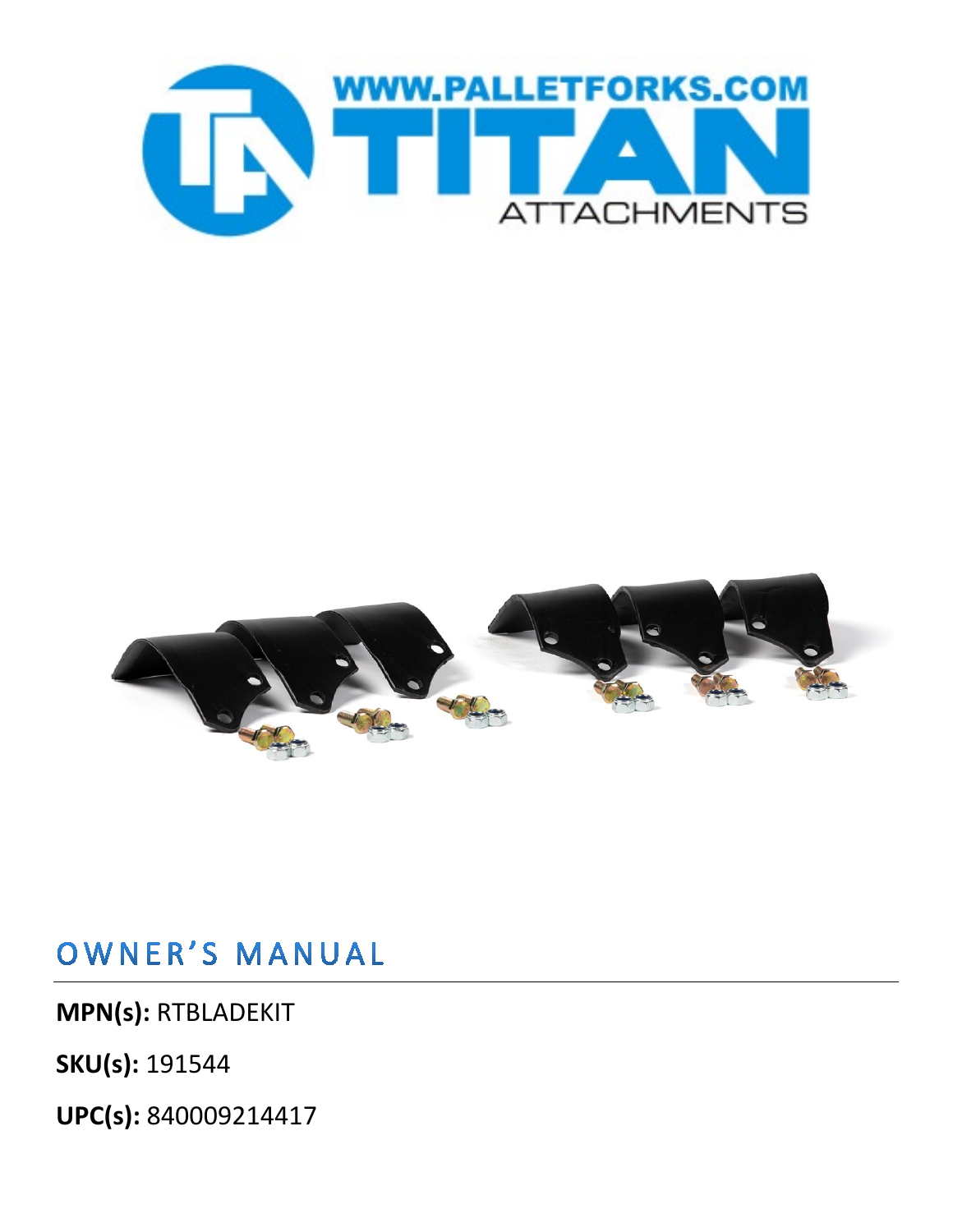## PARTS DIAGRAM / EXPLODED VIEW

| <b>KEY</b> | <b>BOX</b> | <b>DESCRIPTION</b>                                   |  |
|------------|------------|------------------------------------------------------|--|
| (1)        |            | Blade Kit for RT Rotary Tiller (RT125, RT150, RT180) |  |

## ASSEMBLY INSTRUCTIONS

## − No Assembly Instructions Required.